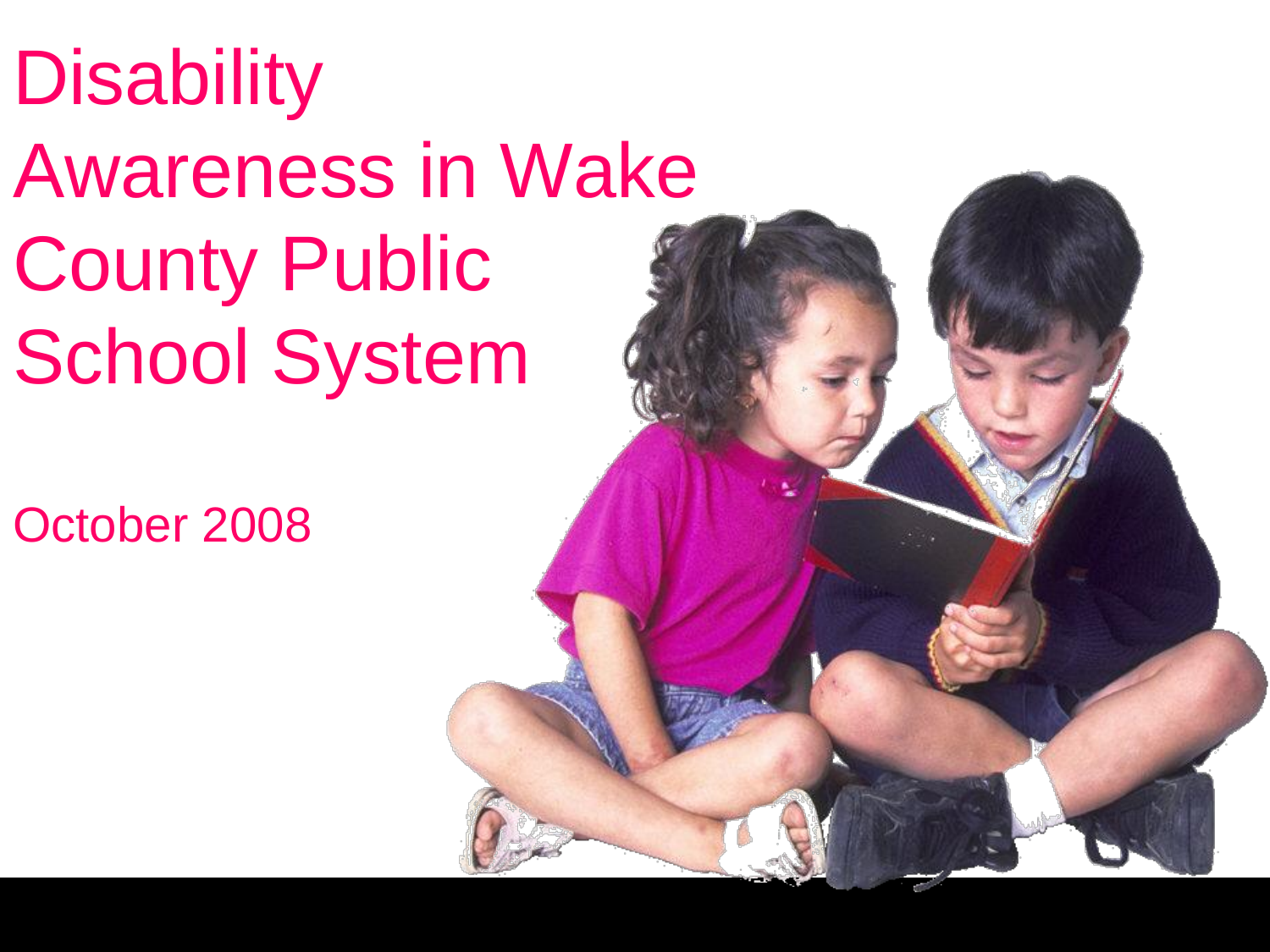### **Goals for Presentation:**

• Provide disability awareness information so that WCPSS employees and students are informed.

• Provide information specific to WCPSS-Special Education Services so that departments are aware of available resources.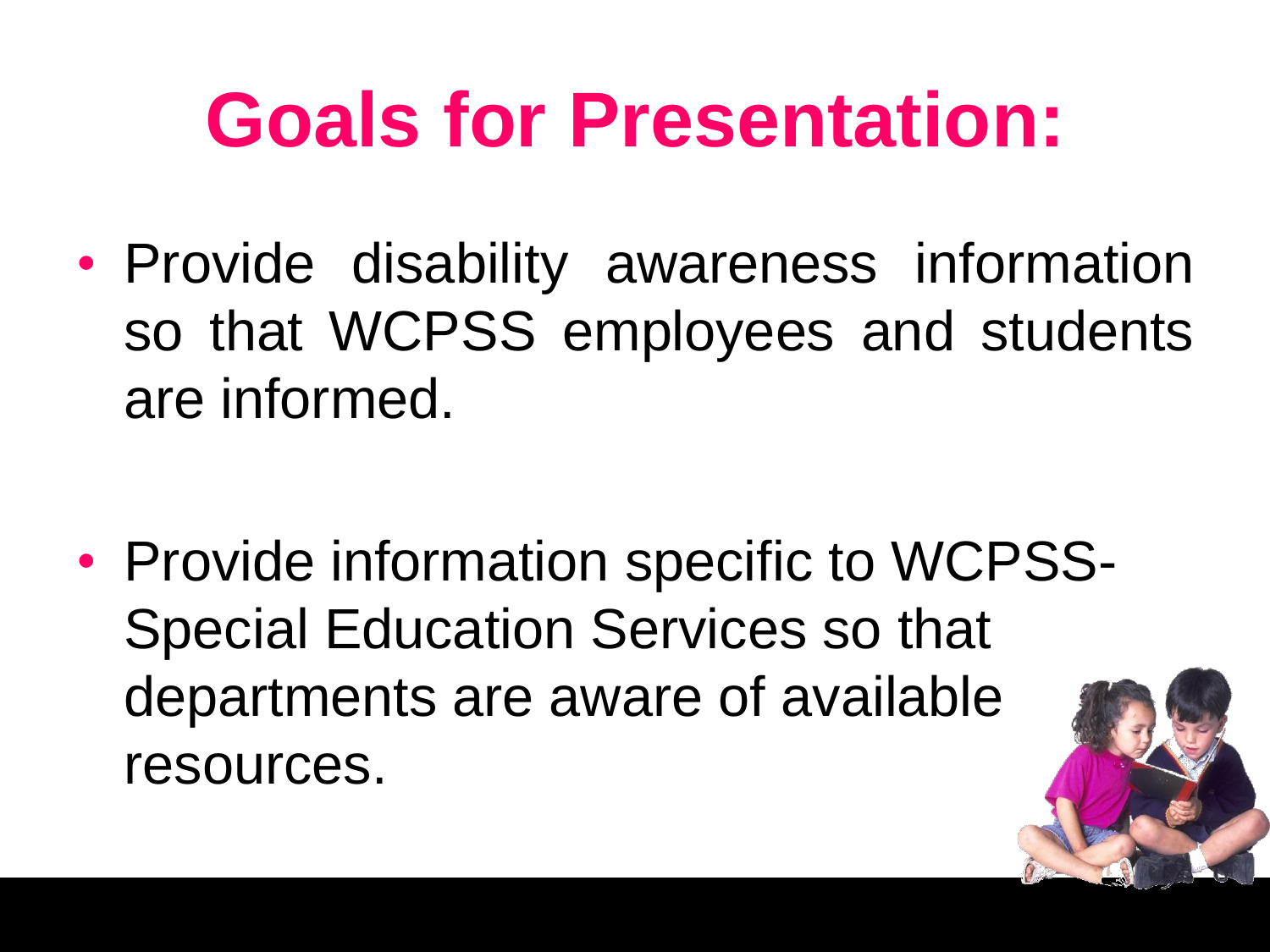• *1920 Smith-Fess Vocational Rehabilitation* 

Act (which was in response to veterans returning from war, and amended after additional wars to reflect changes in availability of new rehabilitation therapies).

- *1954 Brown vs. Board of Education of Topeka KS (gave equal protections)*
- *1973 Rehabilitation Act (redirected the Vocational Rehabilitation program to focus on severely disabled individuals)*

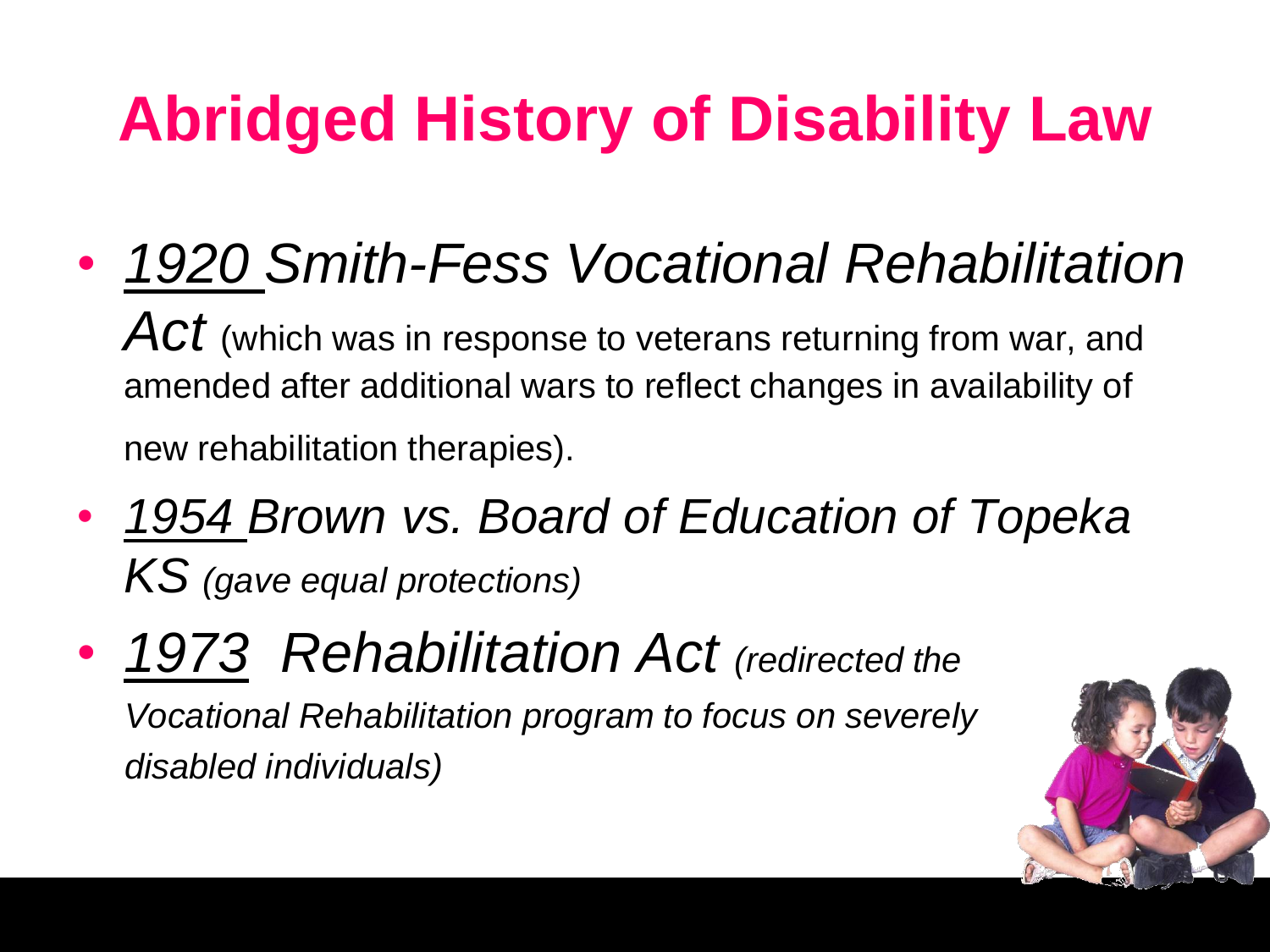- 1975 Education for All Handicapped Children Act also known as PL 94-142 was the first law to mandate free, appropriate public education for all children with disabilities
- 1990 Americans with Disabilities Act gives civil rights protections to individuals with disabilities similar to those provided to individuals on the basis of race, color, sex, national origin, age, and religion. It guarantees equal opportunity for individuals with disabilities in public accommodations, employment, transportation, state and local government services, and telecommunications.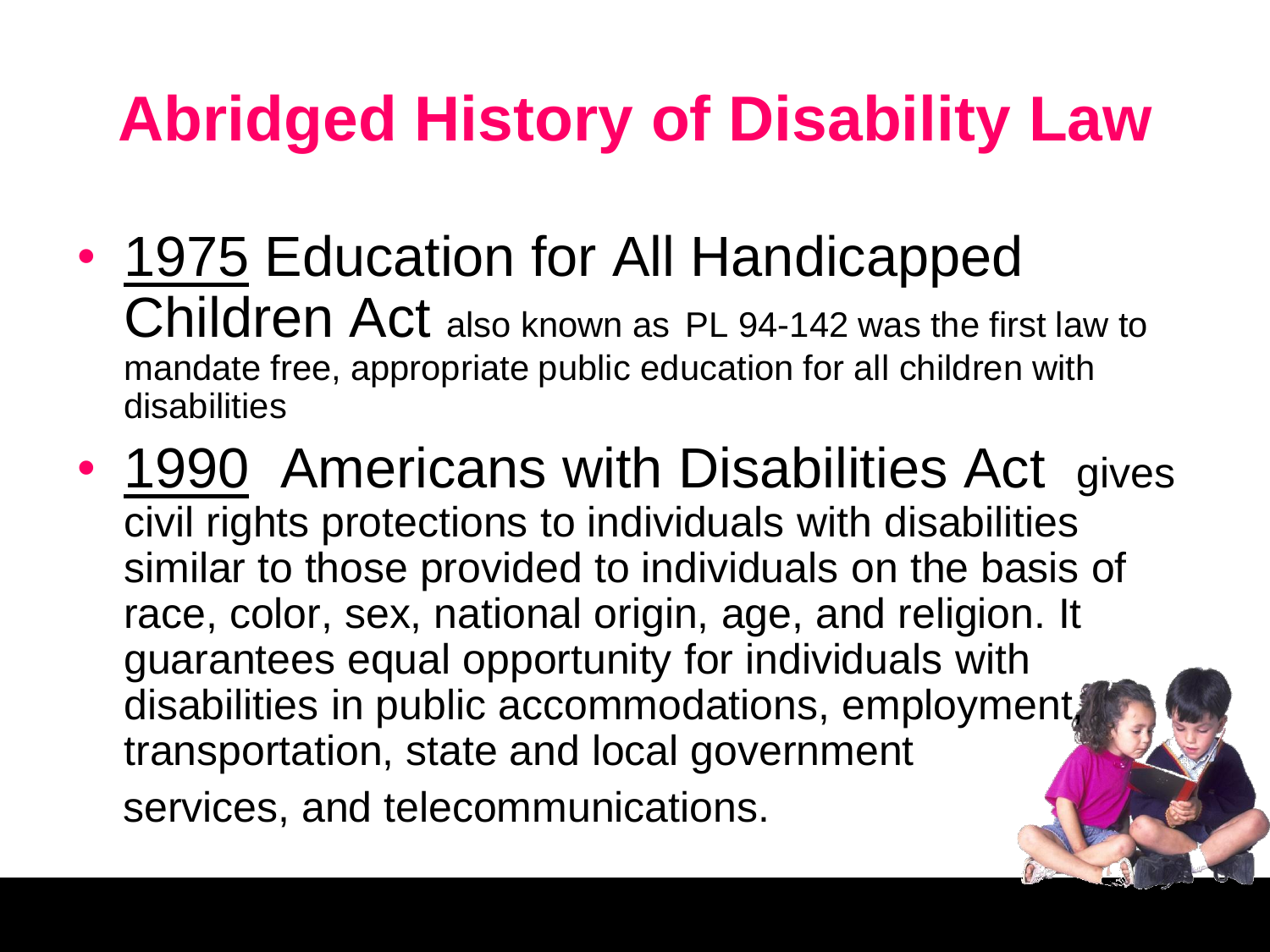- PL 94-142 was codified as Individuals with Disabilities Act (IDEA) in 2000 and requires public schools to:
- make available to all eligible children with disabilities a free appropriate public education in the least restrictive environment appropriate to their individual needs.
- develop appropriate Individualized Education Programs (IEP's) for each child. The specific special education and related services outlined in each IEP reflect the individualized needs of each student.
- follow particular procedures in the development of the IEP. Each student's IEP must be developed by a team of knowledgeable persons and must be at least reviewed annually. The team includes the child's teacher; the parents, subject to certain limited exceptions; the child, if determined appropriate; an agency representative who is qualified to provide or supervise the provision of special education; and other individuals at the parents' or agency's discretion.
- Provide information to parents in the case that there is disagreement with the proposed IEP. This information informs parents that they can request a due process hearing and a review from the State educational agency if applicable in that state.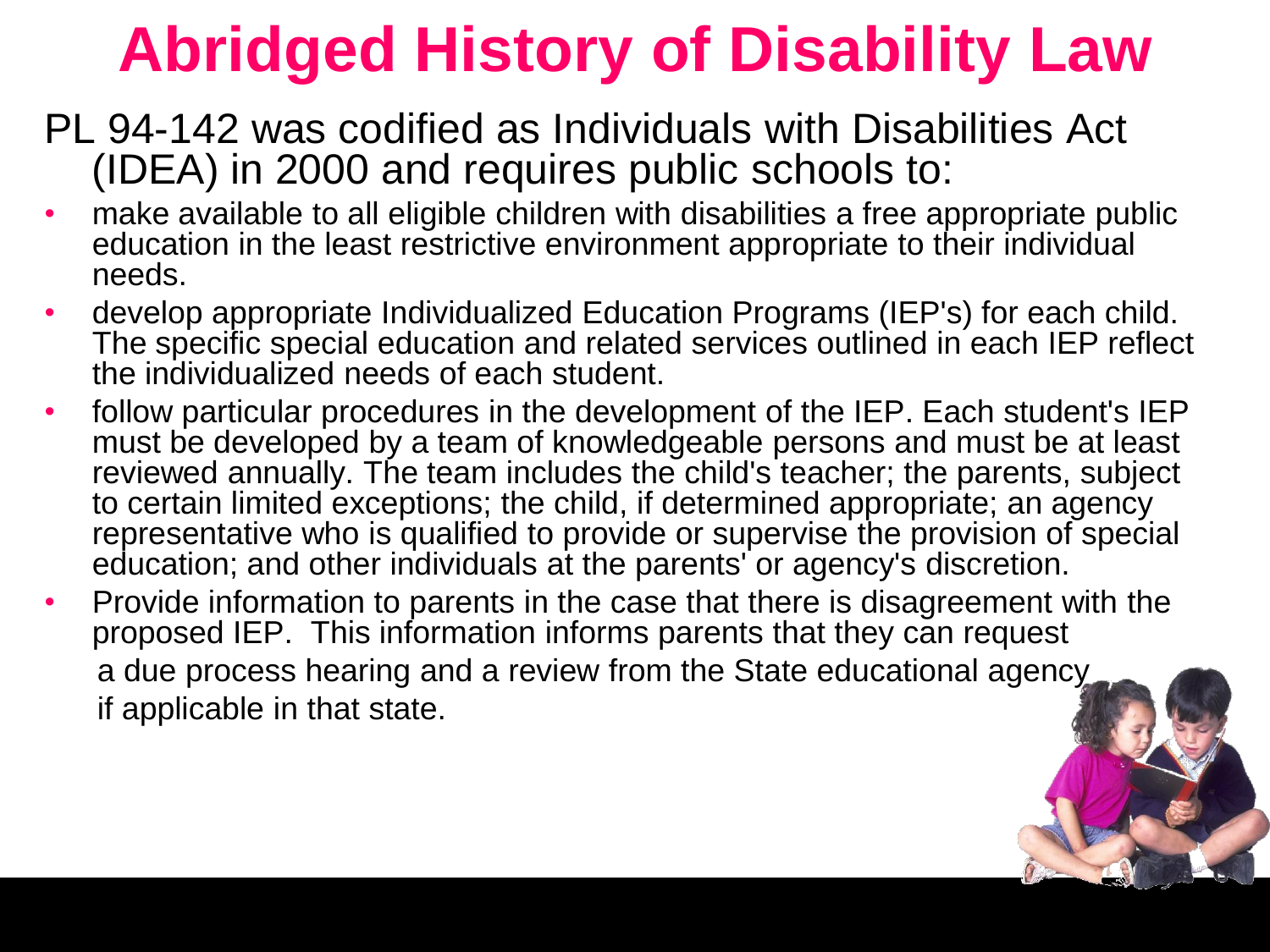- IDEA was reauthorized in 2004 which focused on:
	- Access to the general education curriculum and state/local assessments
	- Reduction of the need to label children
	- Addressing the disproportionate number of minority children identified
	- Provision of early intervening services
	- Provision of researched-based interventions

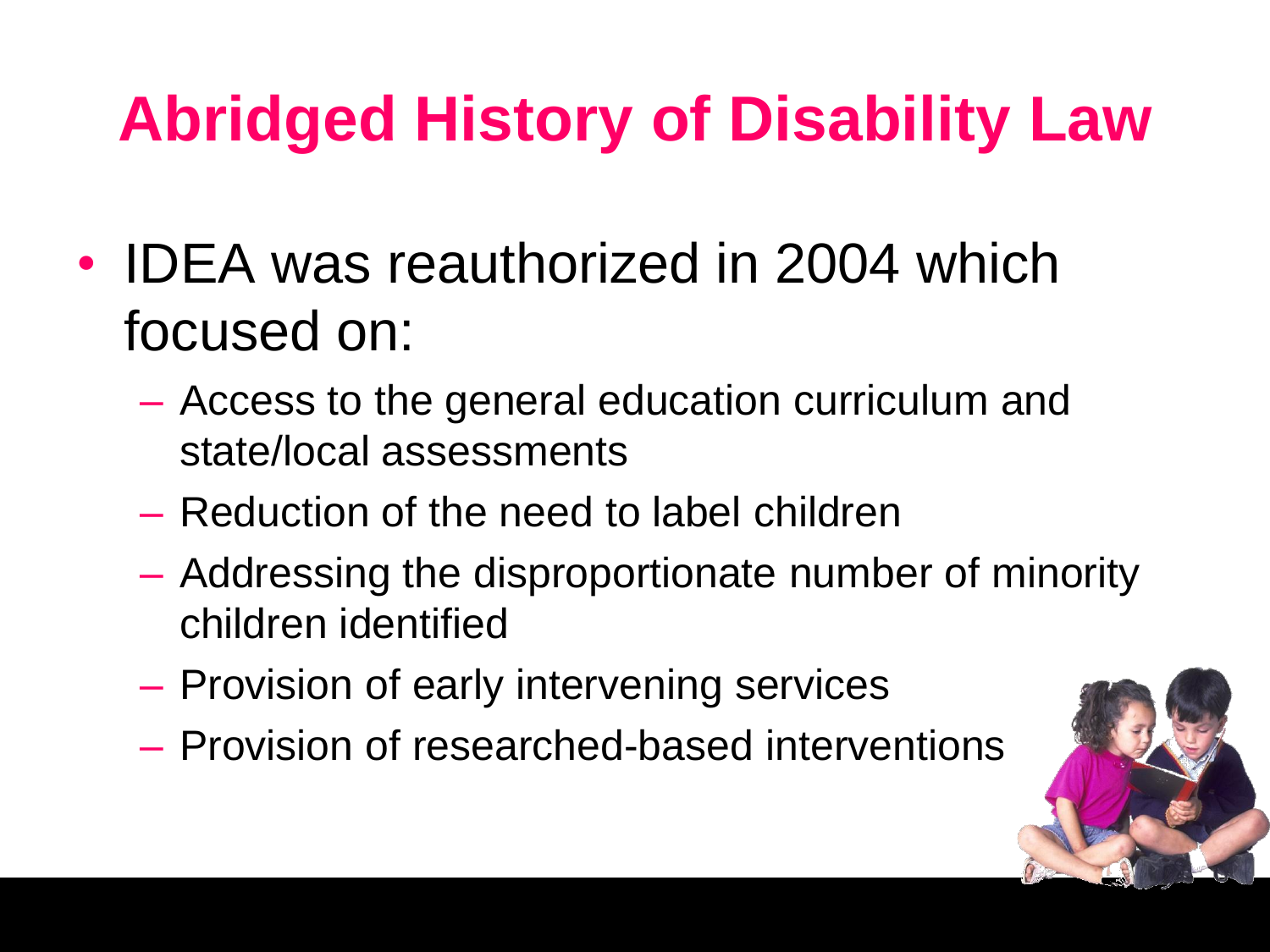### **People First Language**

- Important to remember when communicating with or about people with disabilities e.g. "person with autism" not "autistic person"
- Focusing on the person... not the disability.
- Don't pity...and don't put forth the "heroes" who have overcome adversity."
- Sharing common thinking, but not speaking for all people with disabilities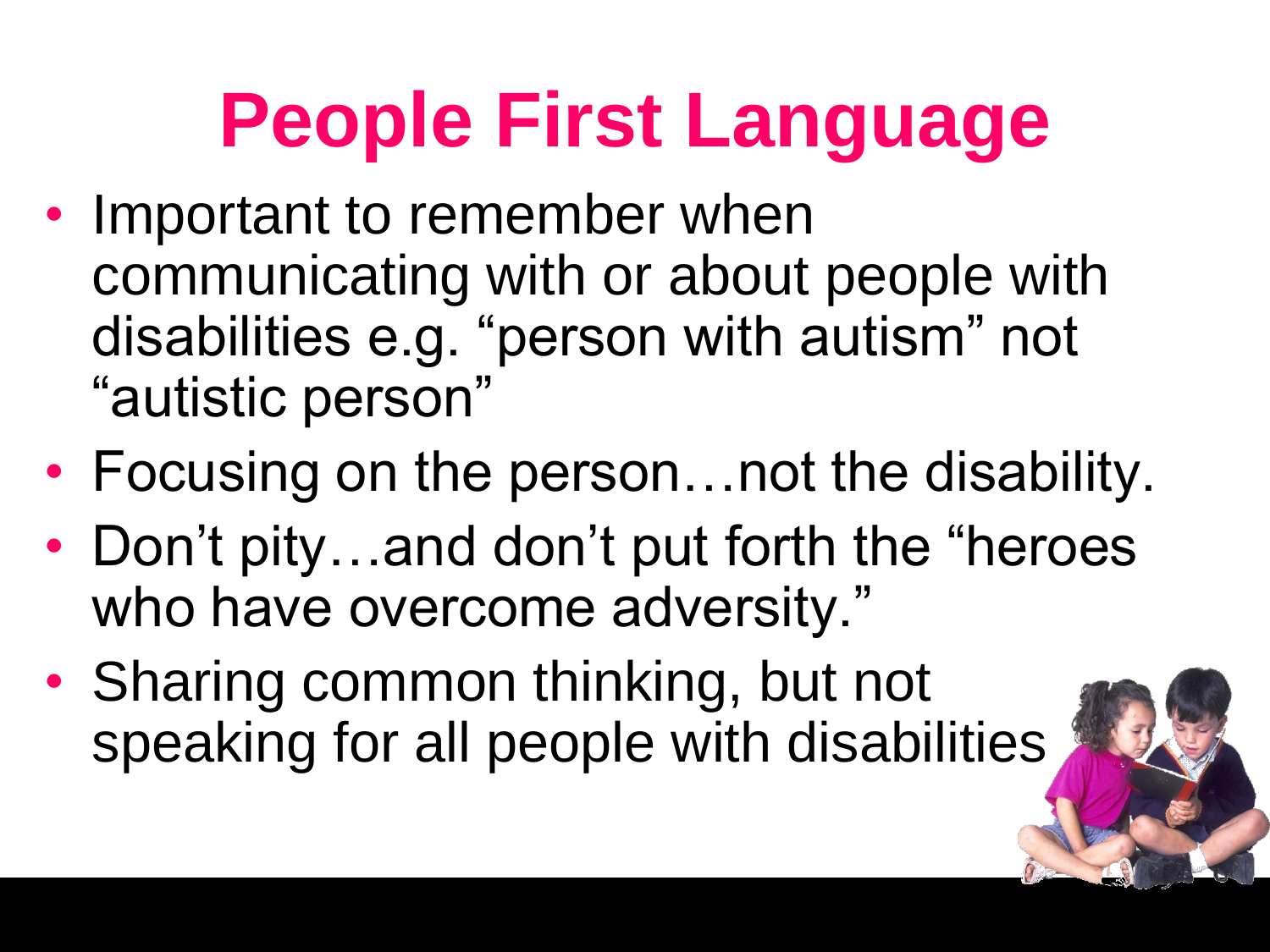#### **Wishes from Special Education Students**

- I wish my friends would joke with me.
- I wish adults would stop shouting at me like I can't hear.
- I wish people would remember that I don't always spell well.
- I wish my friends would have more patience with me.
- I wish my teacher would call on me for "Share Day".
- I wish everyone would just give me enough time to say what I'm thinking.
- I wish I could walk and talk like my sister and brother. PRC 10/2007

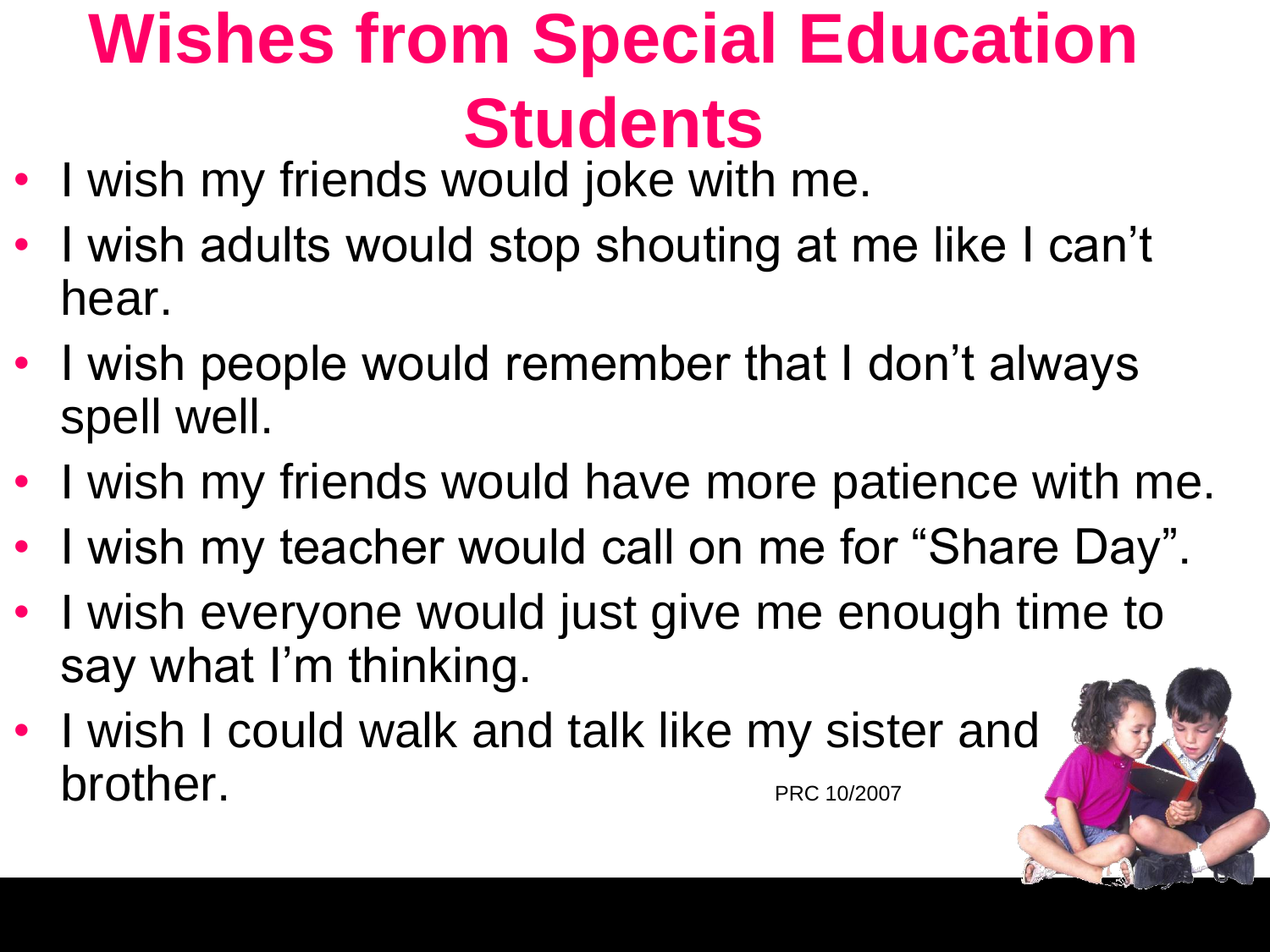## **Let's Hear From Some People with Disabilities:**

"The thing that I hate the worst, even worse than IVs in the hospital, is when people whisper behind my back and when they tell me how brave I am. Like I had a choice about all of this!"

"You don't LOOK like you have cancer!" (autism, diabetes, asthma, etc.)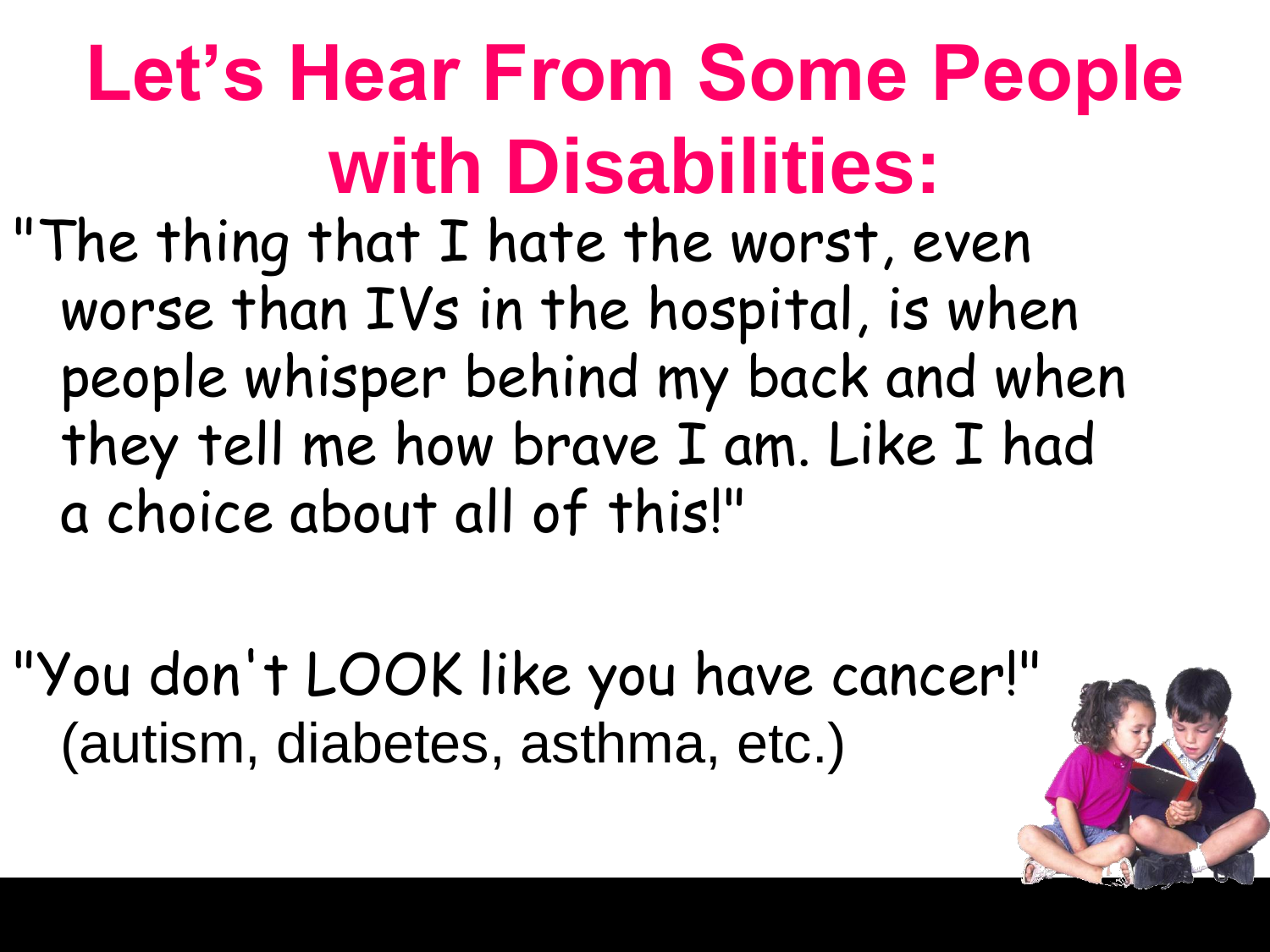"My brother has cystic fibrosis. I hate it when he coughs and people tell my mom she should take him to the doctor for his cold. They act like she isn't taking good care of him. They even say, 'he shouldn't be out in stores when he is sick like that.' It really bugs me, cause my mom works hard to take care of my brother."

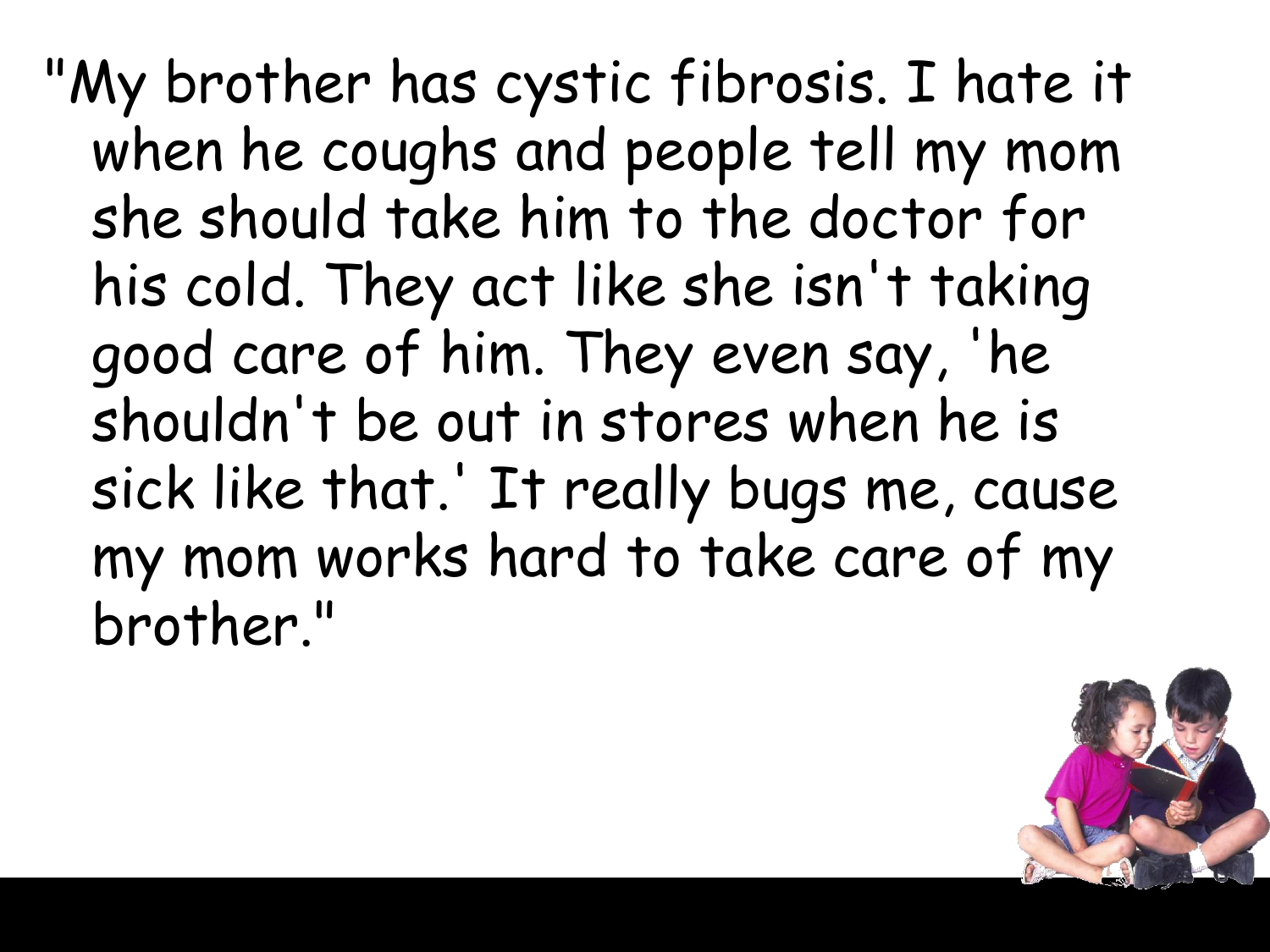"Or how about when people's kids ask, 'Why's he in that wheelchair?' and the parents say, 'Shh... Don't you ever ask questions like that!!!' and drag their kid away like Owen is gonna give them some disease or like the kid is in big trouble or something? I hate that!!! I wish that people would ask more questions, instead of acting like Owen is some sort of freak."

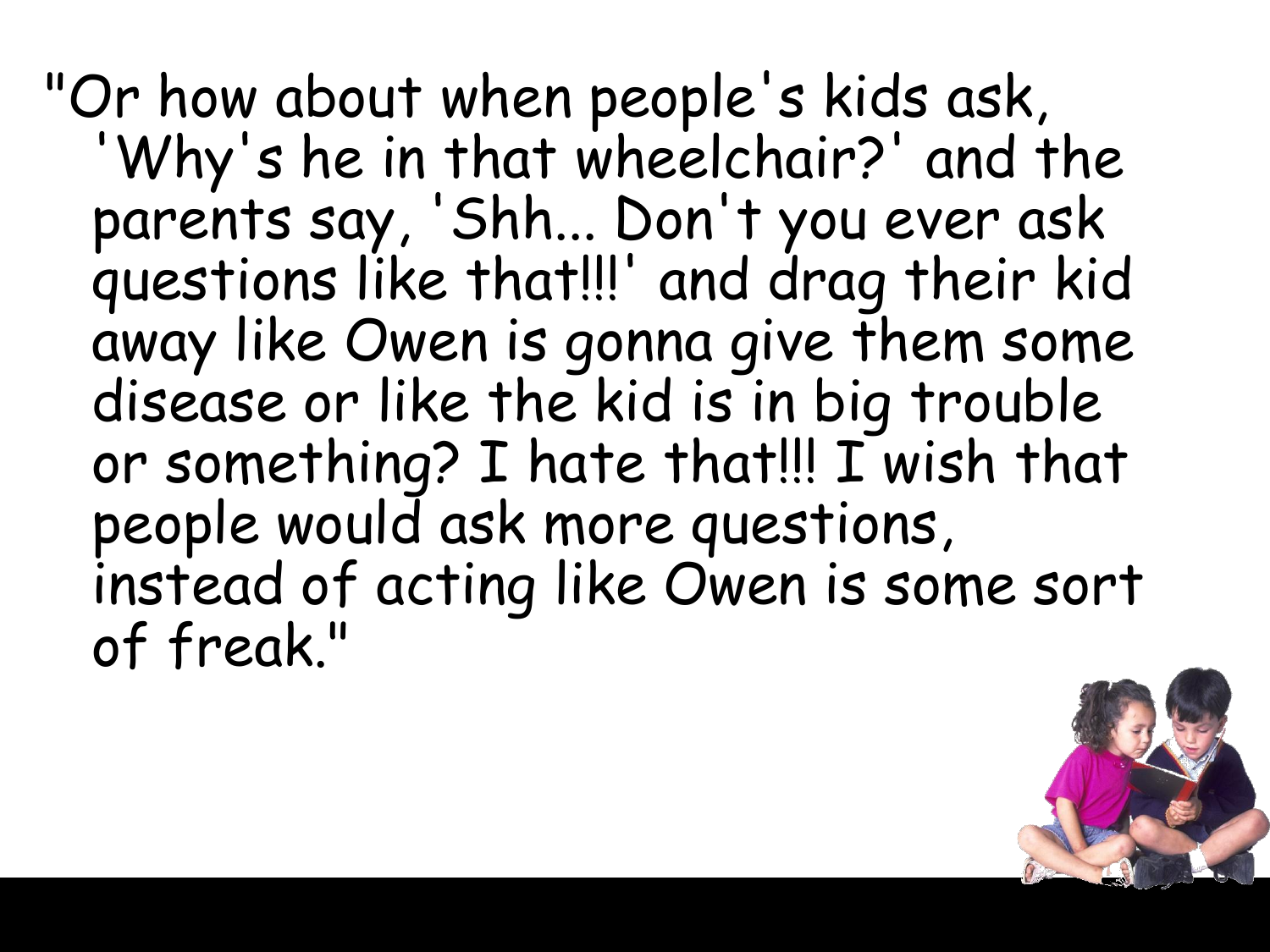"I've had Juvenile Rheumatoid Arthritis (JRA) since I've been 12 years old. The only time it acts up bad now is when it rains. I've had a hard time because by looking at me you wouldn't be able to tell I was sick at all and on certain days I don't even feel sick which makes people tell me that I fake it. Even the teachers give me a hard time. Some days I'm fine running around the hall and doing what a normal kid is able to do. And other days I can't even hold a pencil."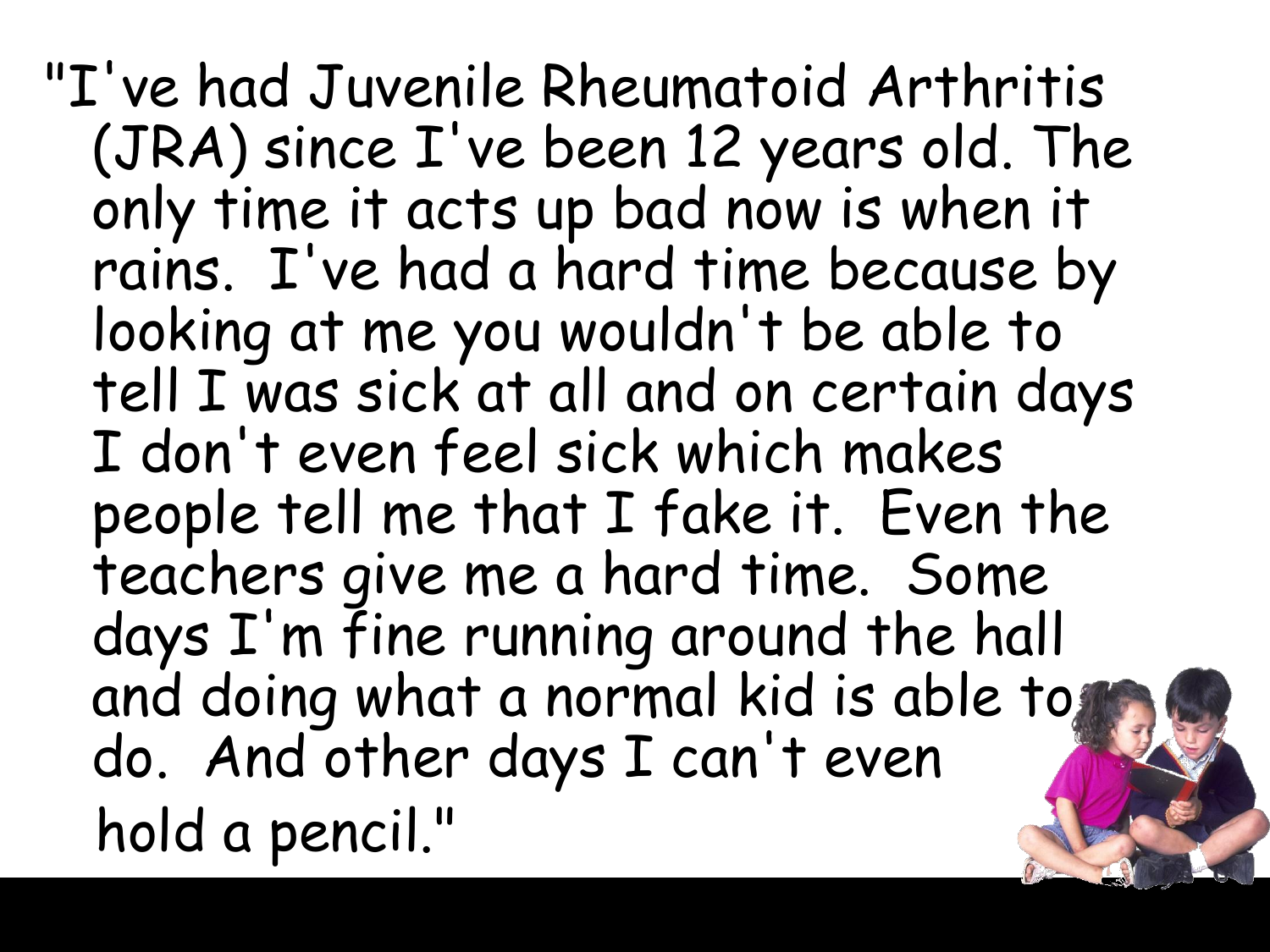"Psoriasis: It is not fun having this; All of the kids tease me; But why, I ask? What if they were stuck in my body; what if they had a disease? So many what if's, and for 10-year-old me, so many 'you have its'."

**"He looks so tired, you need to take him home to get a nap."**

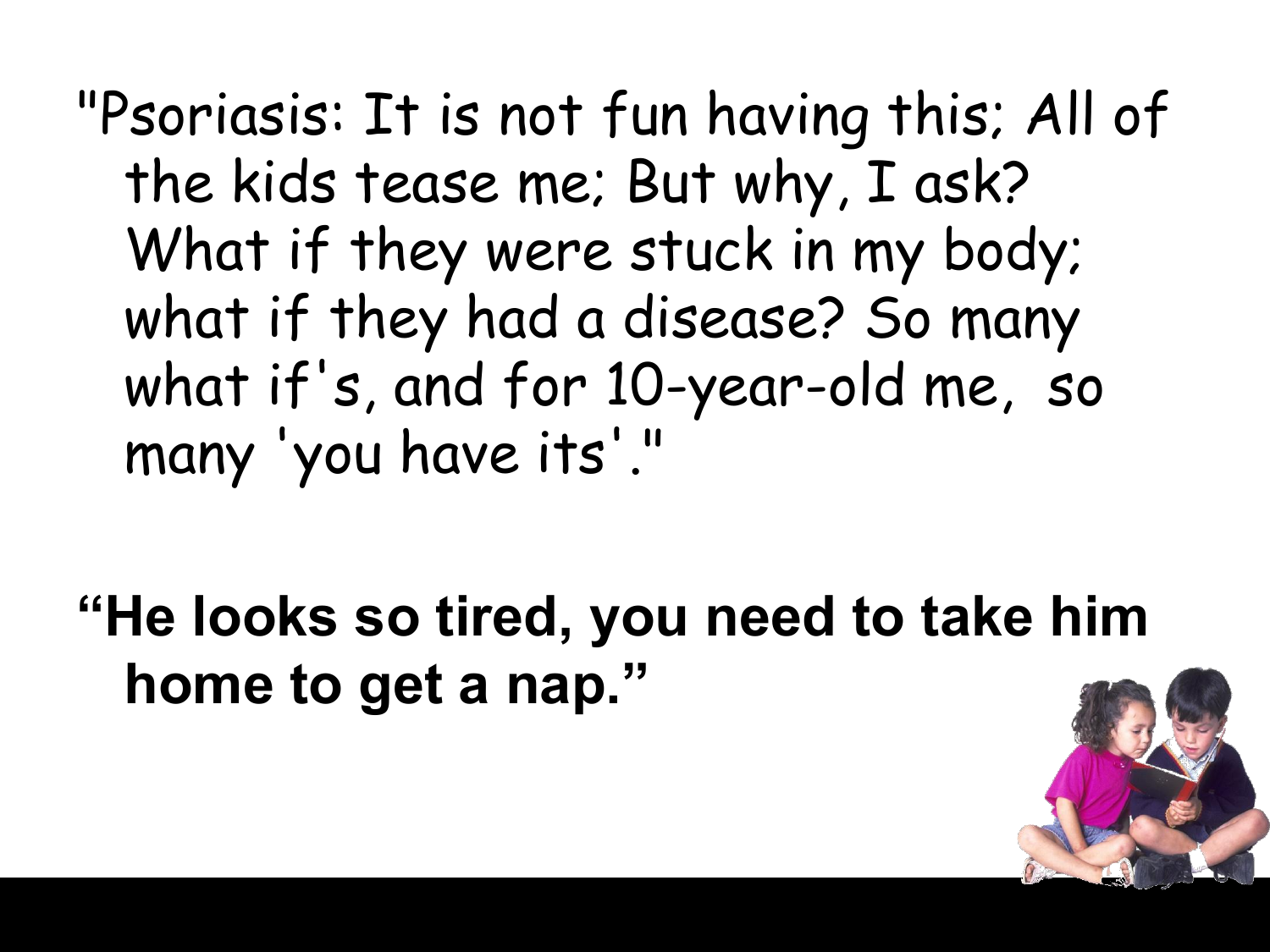"It really drives me nuts when people say that only old people get arthritis. I've had a type of arthritis called ankylosing spondylitis since 5th grade and it totally destroyed my hip joint. I sure wish that people would not say that if I would do this or that I would get rid of the arthritis – like I am not trying hard enough**."**

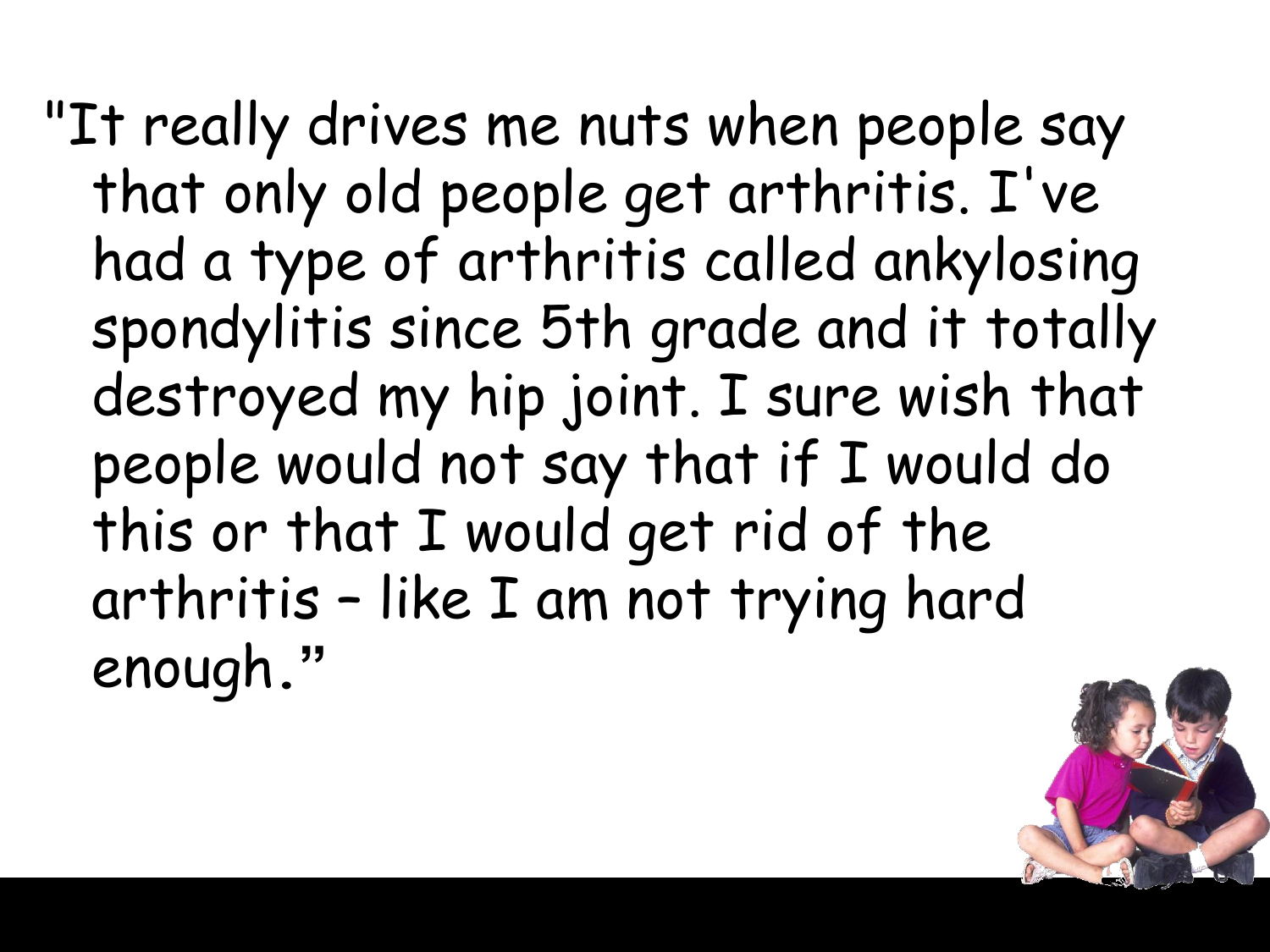"I shake sometimes, and bad words come out of my mouth from nowhere. I wish people knew that I cannot help what my body does, and what my mouth says during those times. I don't know why it happens. What I do know is that the words kids use to tease me stick to me like they were superglued on. I am really not a freak. Really!"

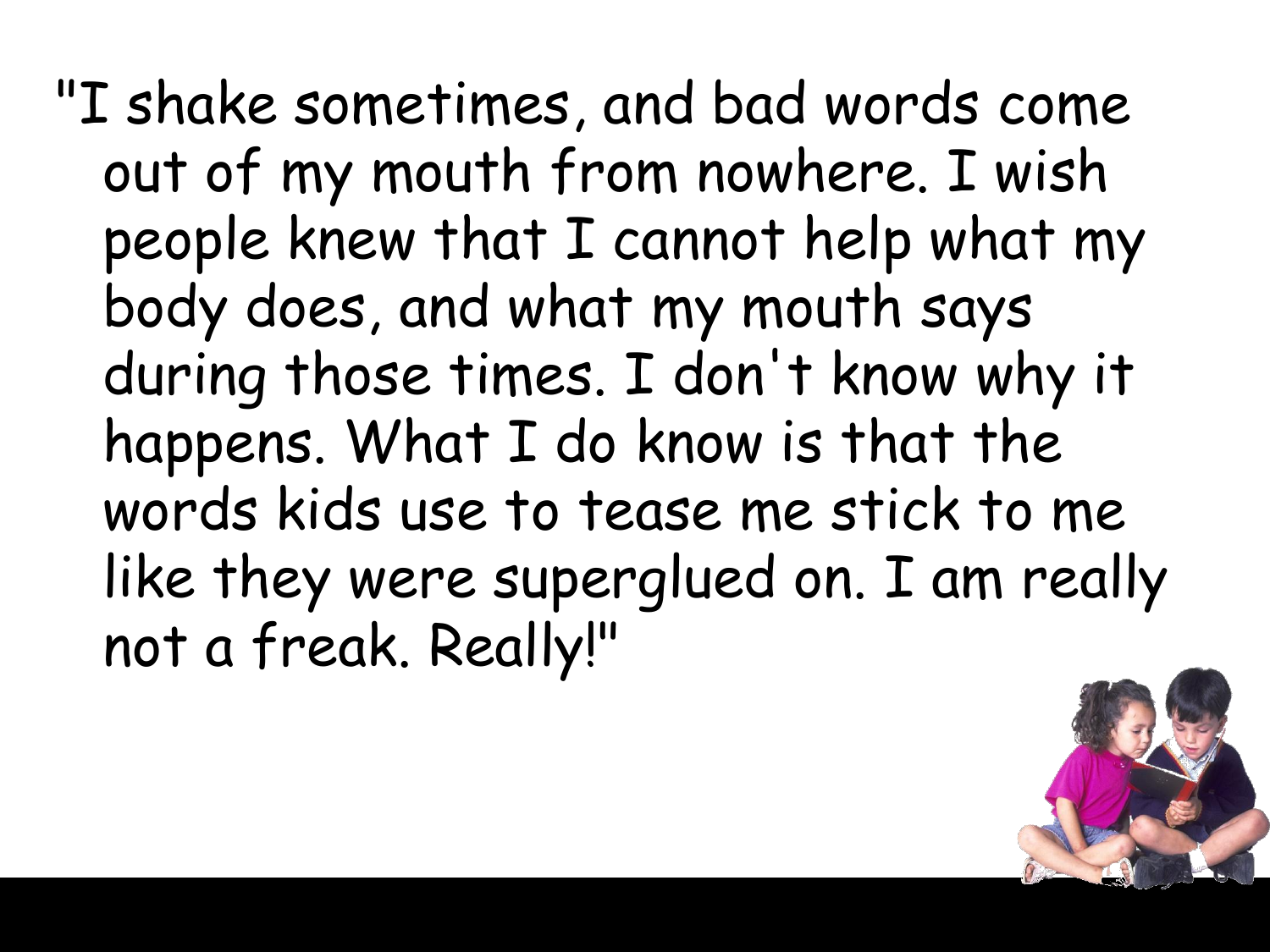"I was recently diagnosed with Celiac Disease, which means I have to remain for life on a "gluten-free" diet. I can't even eat a crumb of wheat, oats, rye, barley and many other processed foods without getting very, very ill. I lost a lot of weight before I was diagnosed, and people started being mean to me, telling me that I was faking being sick, it was just in "my head" , and that I must be anorexic. Even now, if someone tries to give me a donut and I say no thank-you or that I can't, they tell me, "Oh, its low fat if that's what you're worried about!" I hate being judged like that. I never chose to be on this diet!"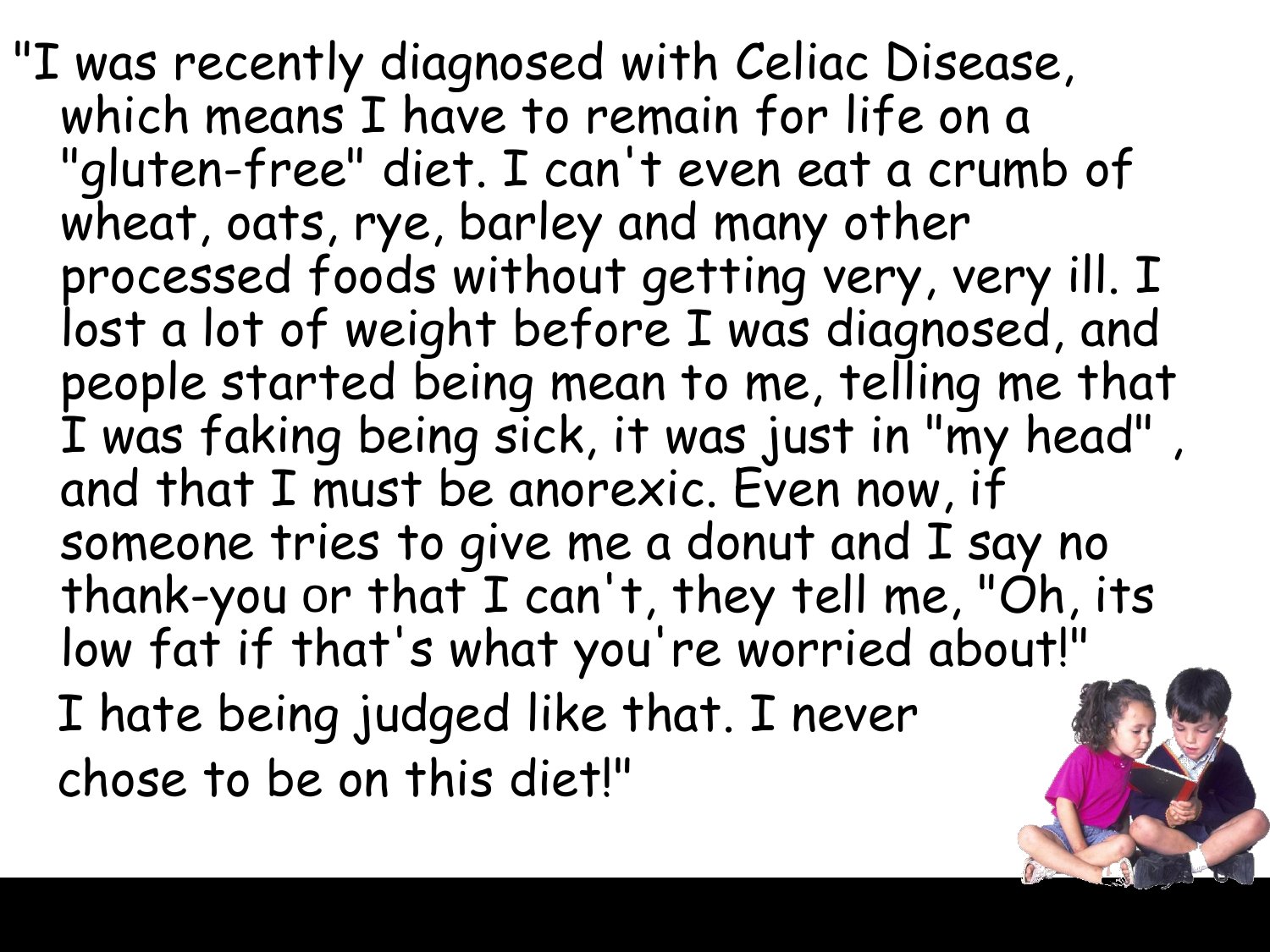"I've always been very short and people assume I'm six when I'm really thirteen. I hate it when I get patted on the head and told I'm so cute. Gross."

"I have a problem with my eyes-- they blink a lot and it looks like I squint, too. The kids make fun of me by blinking or squinting just like me and I hate it!"

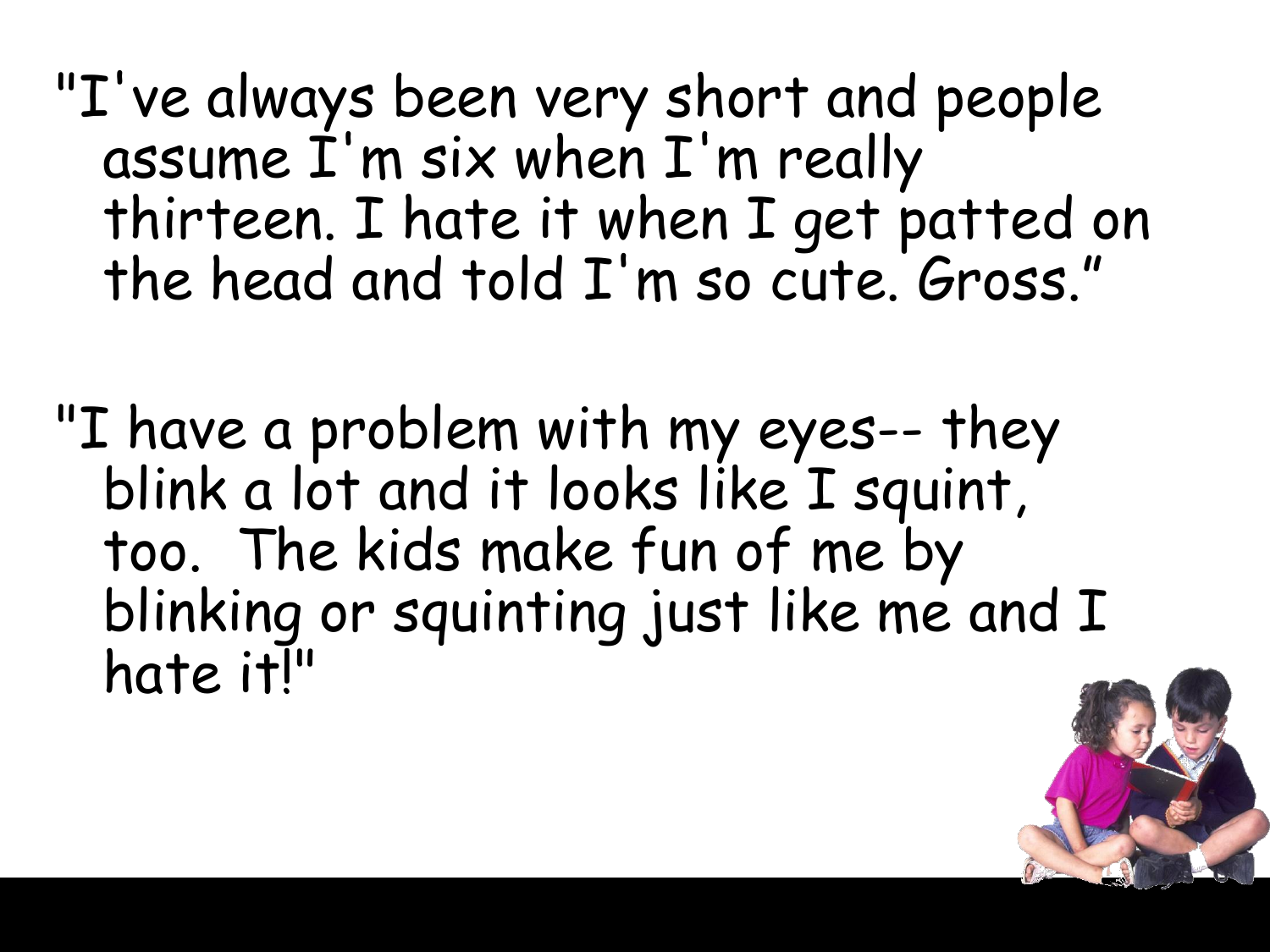### **Do's and Don'ts**

- When you meet someone who has a disability, say 'Hello'. **Make eye contact** and give yourself time to get to know that person like you would with any new acquaintance.
- **DO** use person-first language, especially in print.
- **DON'T** mention a disability if it is not relevant.
- **DO** use specific terminology.
- **DON'T** make someone a hero for an ordinary feat.
- **DO** greet people at their eye level.
- **DON'T** worry about common phrases.
- **DO** respect personal space.
- **DON'T** always assume that tone of voice, laughter, and facial expression are accurate.

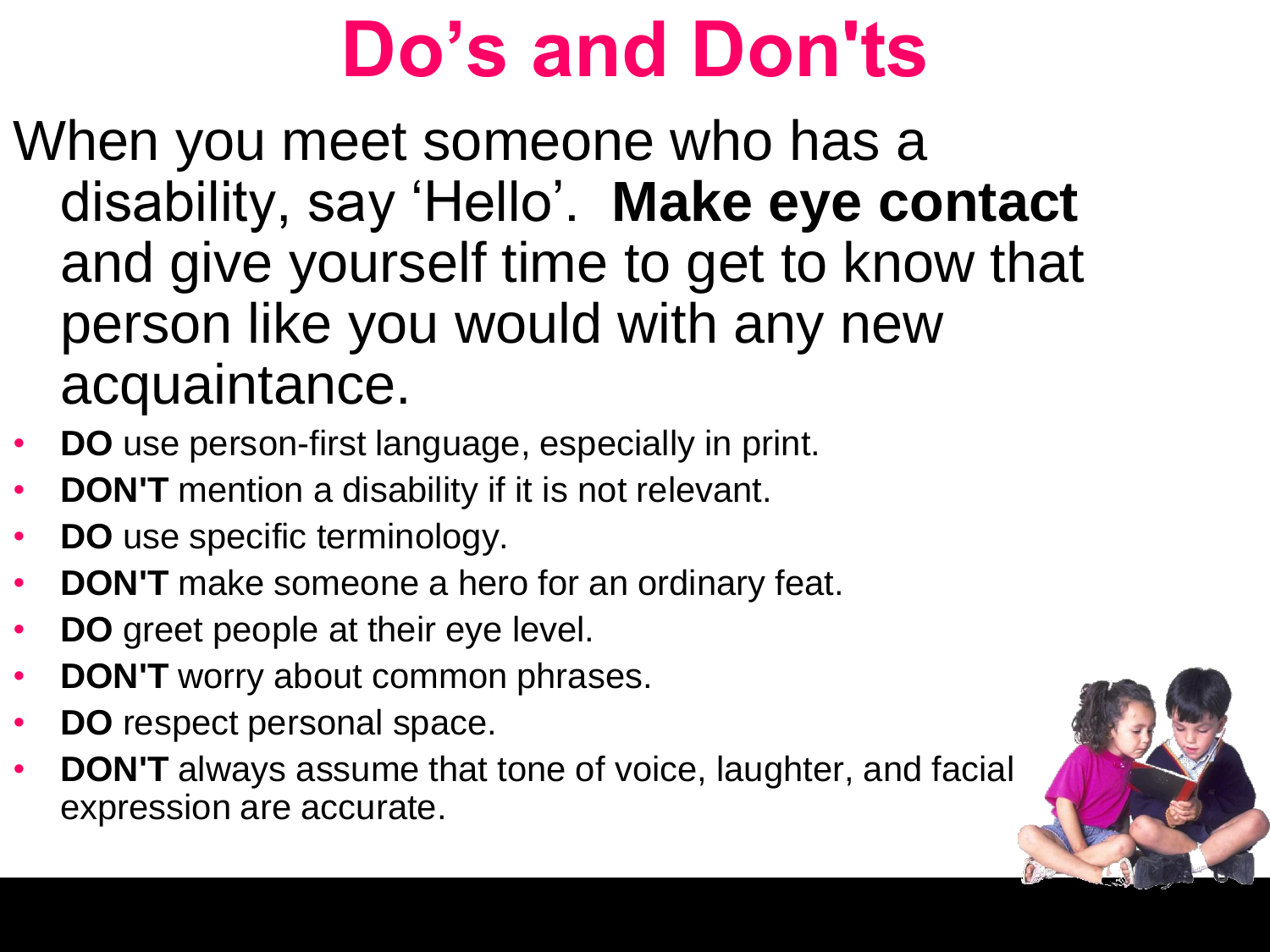## **Siblings of People with Disabilities**

- Keep siblings informed.
- Encourage emotional expression.
- Let siblings choose whether to be involved in care giving.
- Attention and rewards.
- Make connections with other siblings

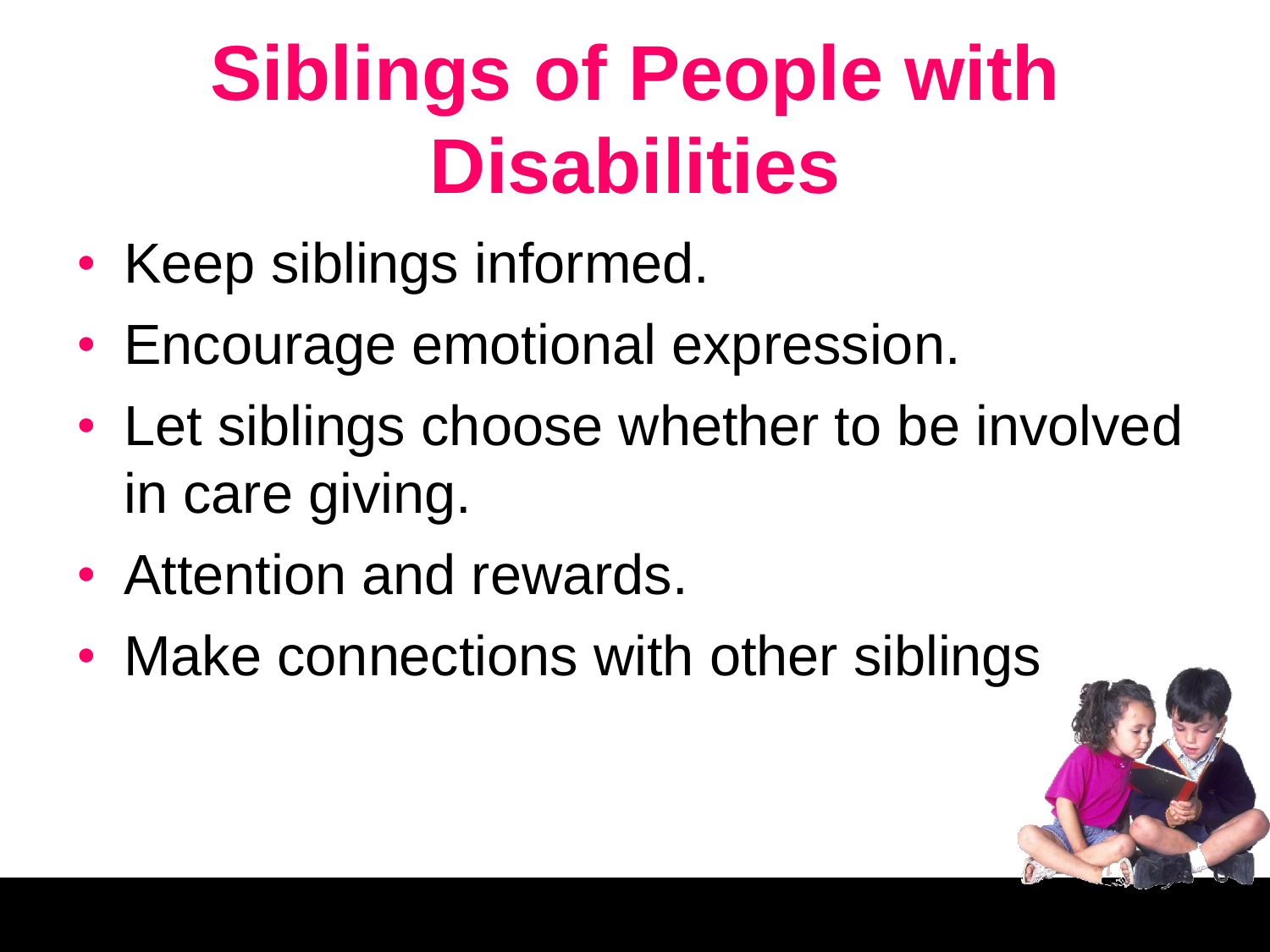## **Transitioning to Adulthood**

- A vision of the future.
- Never too early to start planning.
- Dream big.
- Self-determination skills.
- Consider the culture

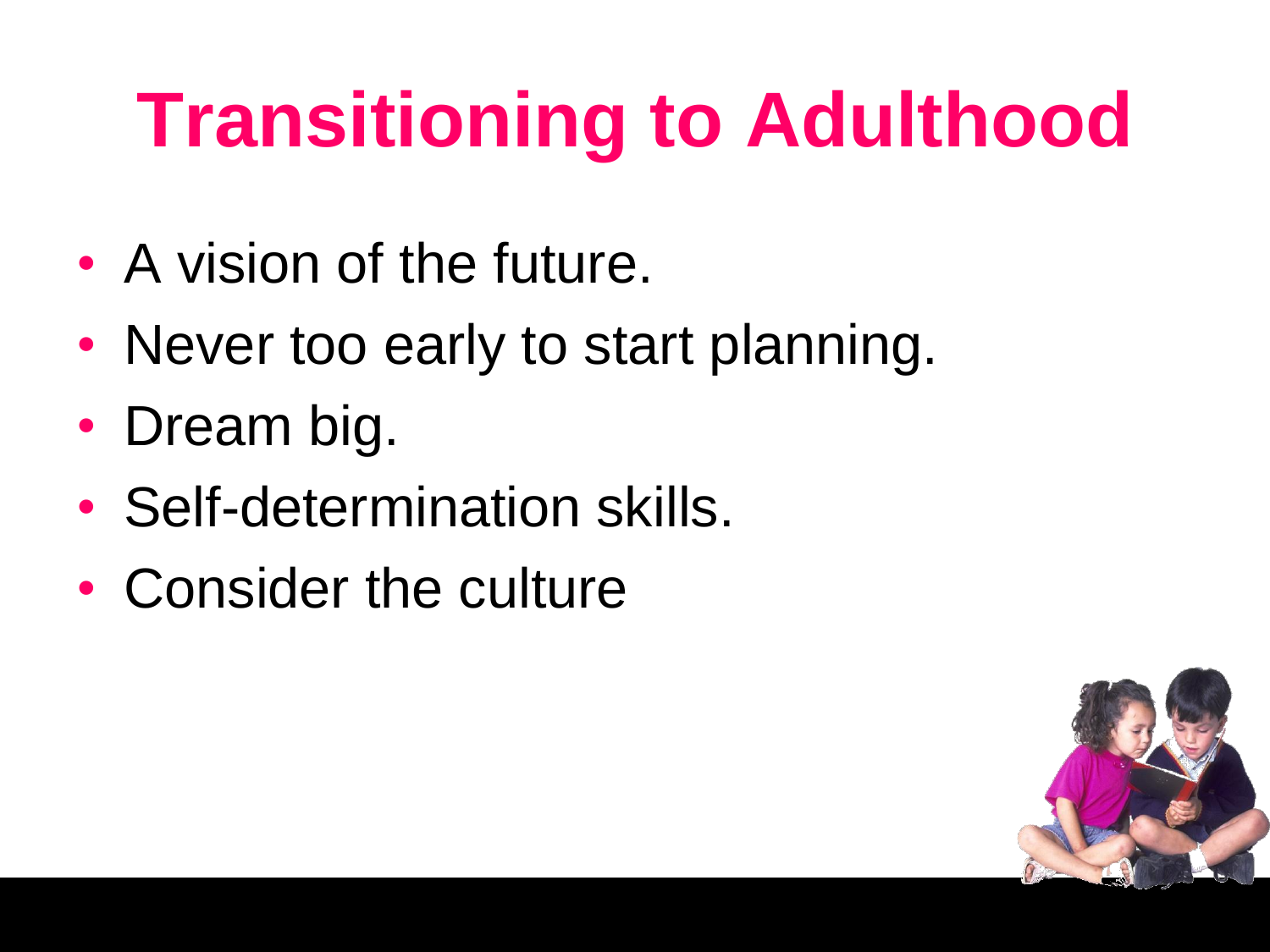# **What drives kids with disabilities NUTS!**

- People make like it's a big deal, as if illness stops you from having a life.
- Plans have to be cancelled at the last minute because of illness or treatments.
- Parents nag..."take your medicine....do your treatments...brush your teeth.....do your homework....pick up your room...get to sleep..."
- Birthday Parties & Sleepovers are for others. "It's often out of the question that we go because of meds and treatments and things, but everyone else gets to go. Later, when kids talk about the sleepover at school, imagine how we feel."
- They miss out on organized sports because coaches don't understand the illness.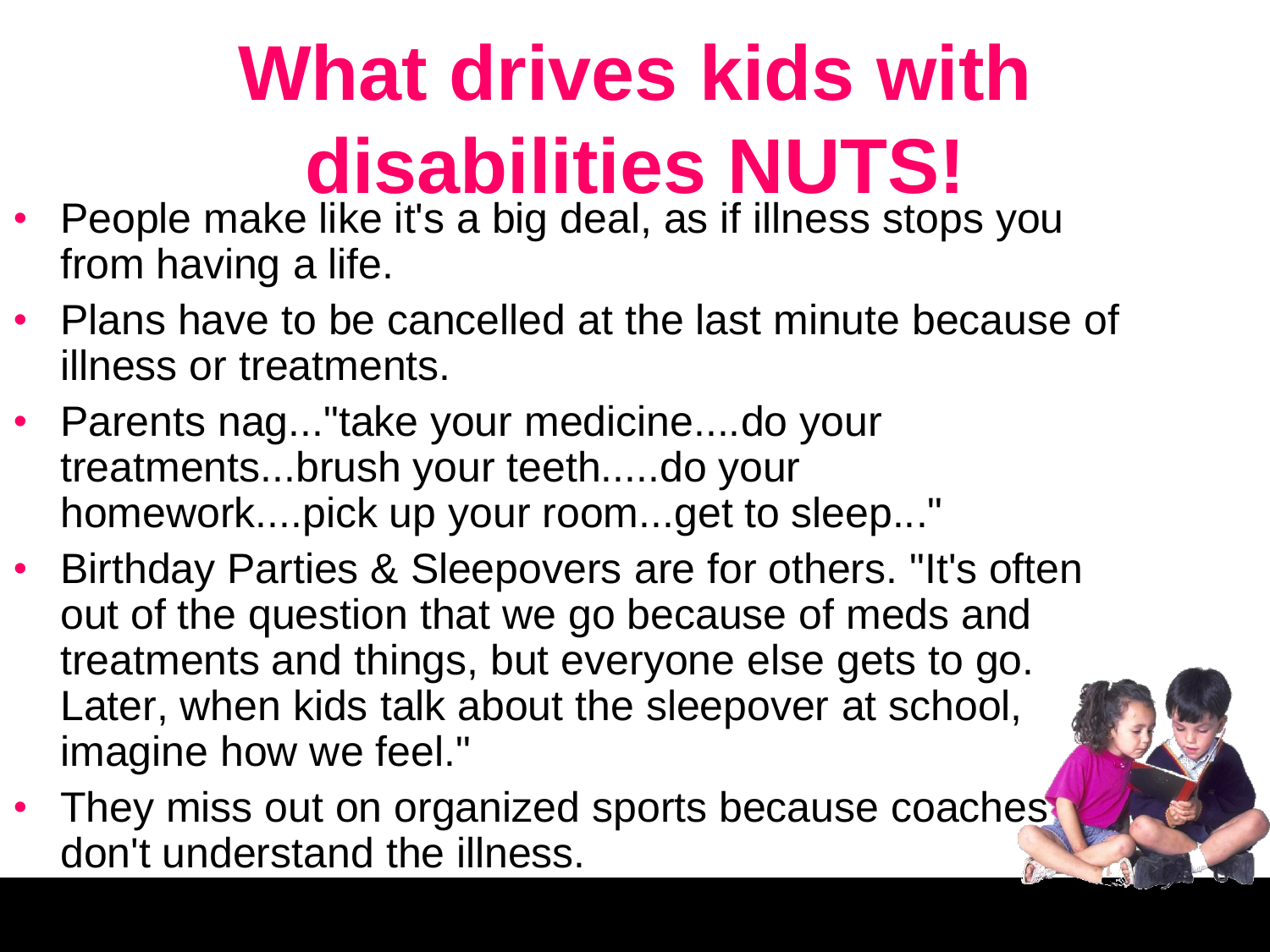# **WCPSS: Special Education Services:**

- Is committed to both the spirit and the letter of the law that protect the rights of these students and their families
- Works to ensure that every student will exit the school system to either meaningful work and/or further education
- Responsible for the administration of federal, state, and local funding for special education and related services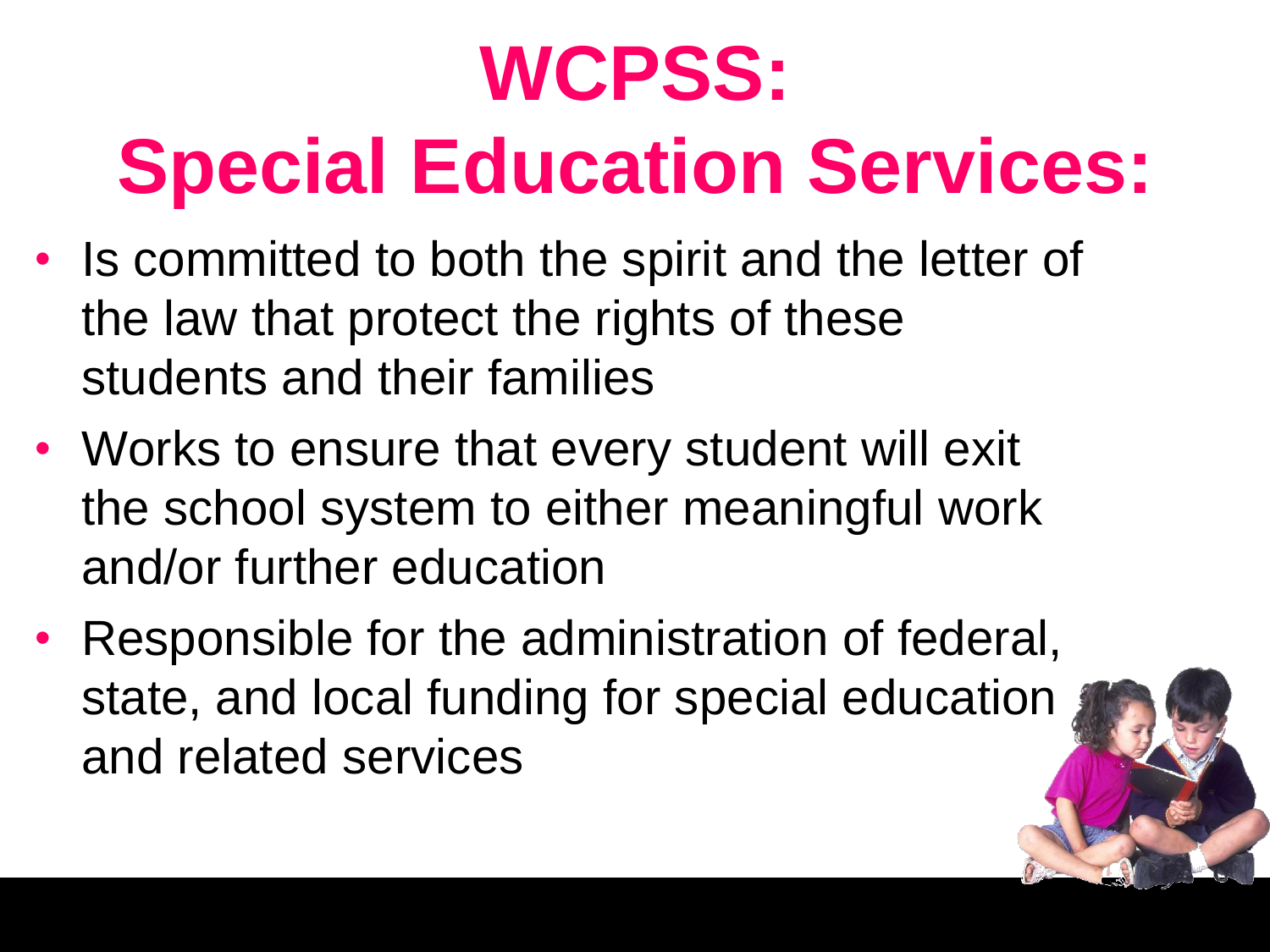#### **WCPSS – SES Services Include:**

Adapted Curriculum Adapted Physical **Education** Assistive Technology Audiology **Elementary Secondary** Preschool Services Transition Services

Reading Math **Writing** Behavior Autism Occupational Therapy Speech Therapy Physical Therapy Vision and Hearing Impaired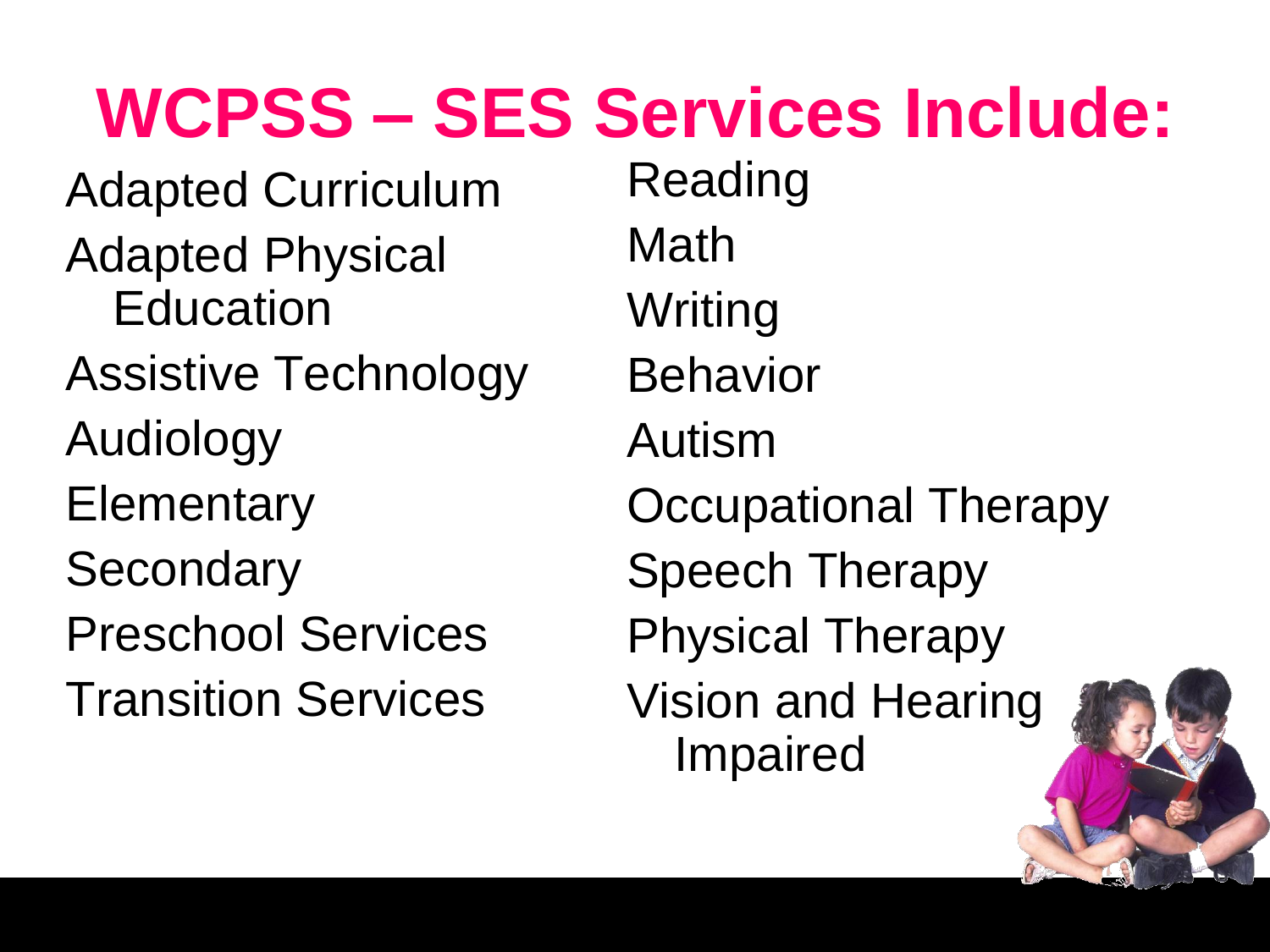

<http://www.fsnnc.org/>

<http://www.disabilityresources.org/NORTH-CAROLINA.html>

<http://old.nichcy.org/stateshe/nc.htm>

<http://www.ncatp.org/>

[http://www.victoryjunction.org](http://www.victoryjunction.org/)

[http://www.familyvillage.wisc.edu/general/disability](http://www.familyvillage.wisc.edu/general/disability-awareness.html)[awareness.html](http://www.familyvillage.wisc.edu/general/disability-awareness.html)

<http://www.disabilityfilms.co.uk/categories.htm>

<http://www.disabilityisnatural.com/ThDnPity.htm>

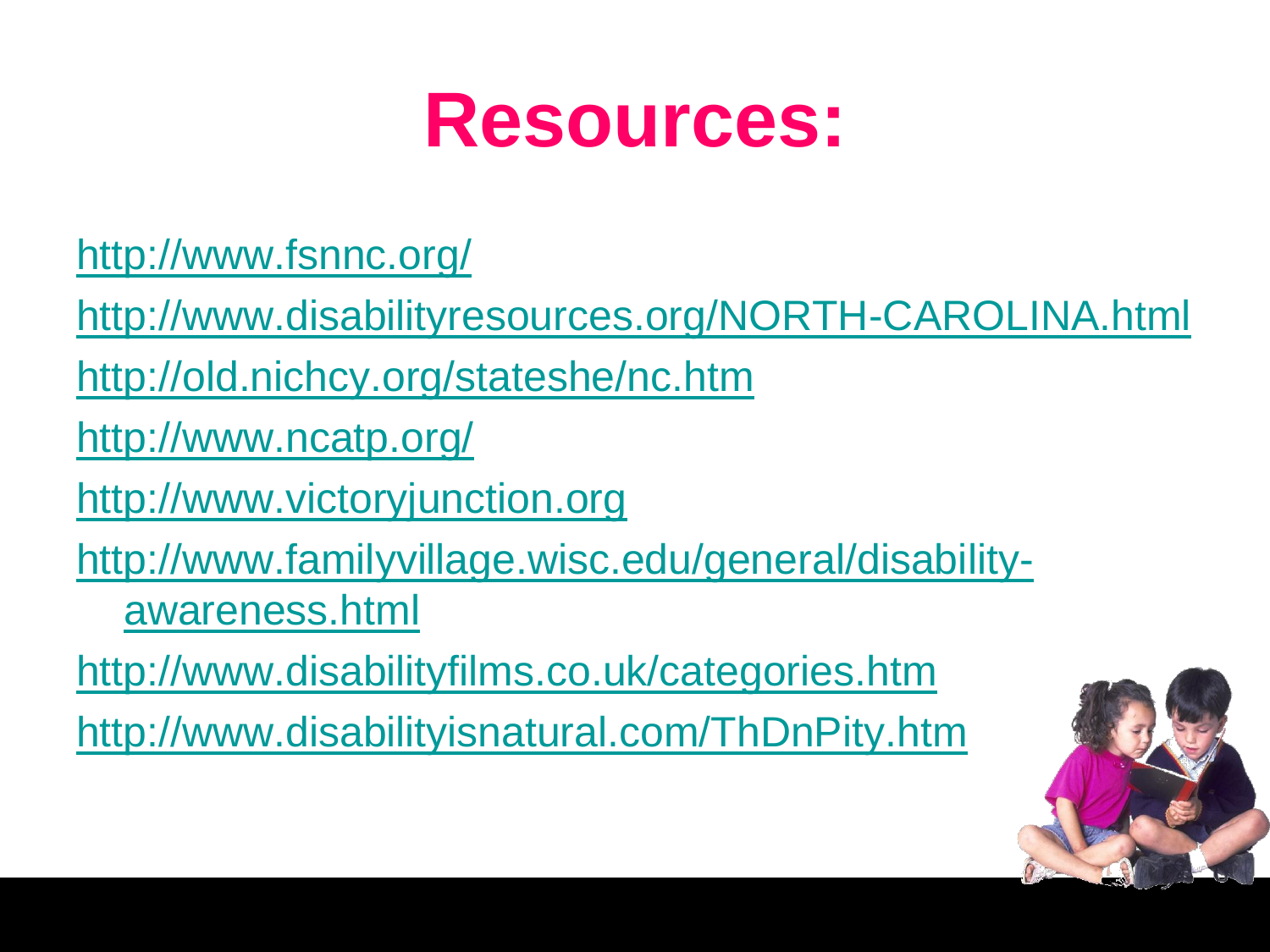## **Films involving disabilities:**

<http://www.disabilityfilms.co.uk/categories.htm>

**Films categorized by disability:**

**[Amputee](http://www.disabilityfilms.co.uk/amputeetoc.htm) [General](http://www.disabilityfilms.co.uk/generaltoc.htm)**

**[Disfigurement](http://www.disabilityfilms.co.uk/disfigtoc.htm) [Stuttering](http://www.disabilityfilms.co.uk/stutter.htm)**

**[Amnesia](http://www.disabilityfilms.co.uk/amnesiatoc.htm) Dwarf(ism)** 

**[Autism](http://www.disabilityfilms.co.uk/autismtoc.htm) [Learning Difficulty](http://www.disabilityfilms.co.uk/learntoc.htm)**

**[Blind](http://www.disabilityfilms.co.uk/blindtoc.htm) [Limb & Spinal](http://www.disabilityfilms.co.uk/limbtoc.htm)** 

**[Cancer](http://www.disabilityfilms.co.uk/cancertoc.htm) [Mental Disability](http://www.disabilityfilms.co.uk/mentaltoc.htm)**

**[Deaf](http://www.disabilityfilms.co.uk/deaftoc.htm) [Polio & Post-Polio](http://www.disabilityfilms.co.uk/poliotoc.htm)** 

 **[Documentaries](http://www.disabilityfilms.co.uk/doc1.htm)**